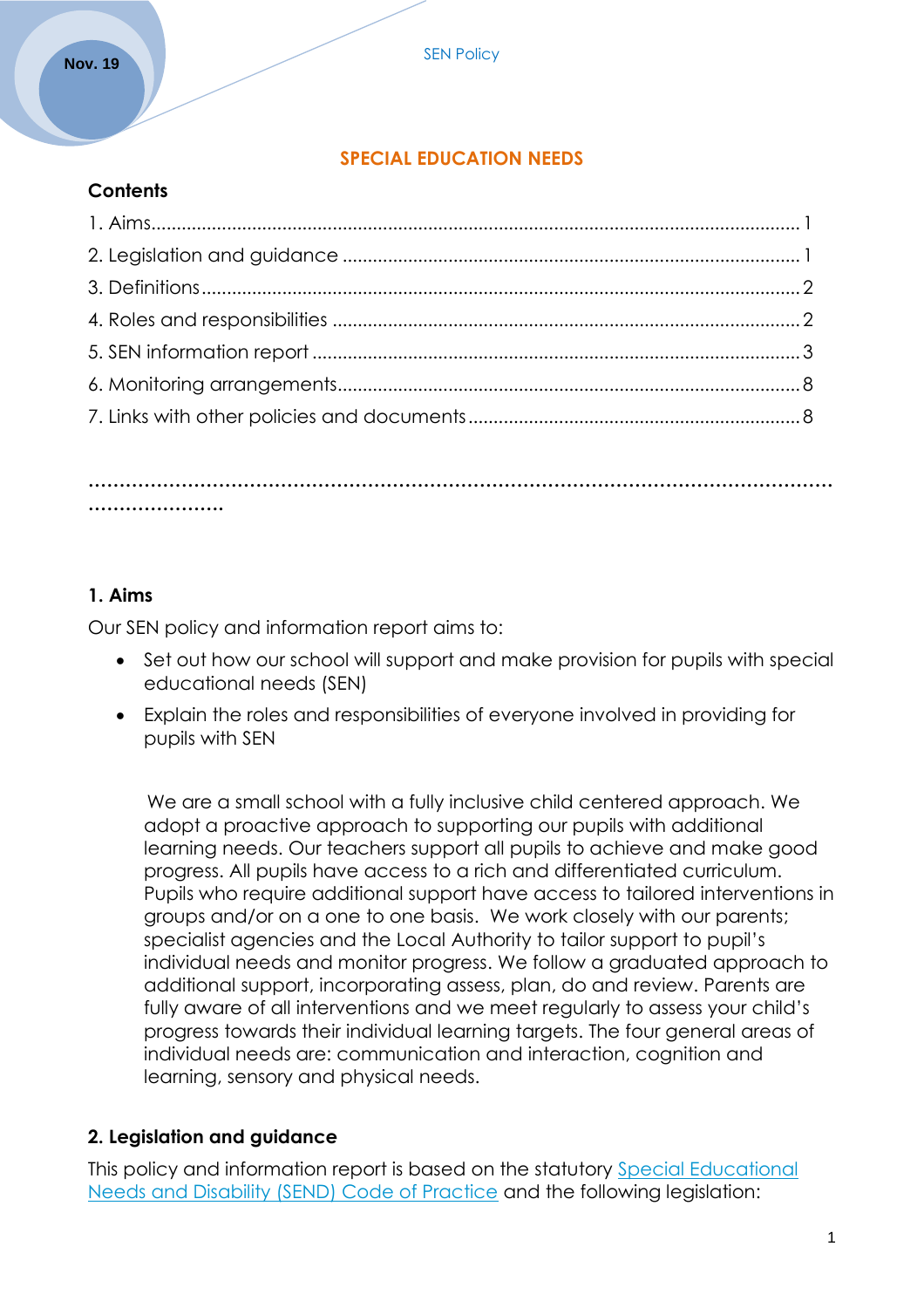- [Part 3 of the Children and Families Act 2014](http://www.legislation.gov.uk/ukpga/2014/6/part/3), which sets out schools' responsibilities for pupils with SEN and disabilities
- [The Special Educational Needs and Disability Regulations 2014,](http://www.legislation.gov.uk/uksi/2014/1530/contents/made) which set out schools' responsibilities for education, health and care (EHC) plans, SEN coordinators (SENCOs) and the SEN information report

This policy also complies with our funding agreement and articles of association.

# **3. Definitions**

A pupil has SEN if they have a learning difficulty or disability which calls for special educational provision to be made for them.

They have a learning difficulty or disability if they have:

- A significantly greater difficulty in learning than the majority of others of the same age, or
- A disability which prevents or hinders them from making use of facilities of a kind generally provided for others of the same age in mainstream schools

Special educational provision is educational or training provision that is additional to, or different from, that made generally for other children or young people of the same age by mainstream schools.

## **4. Roles and responsibilities**

## **4.1 The SENCO**

The SENCO is Miss Tracey Martin

They will:

- Work with the headteacher and SEN governor to determine the strategic development of the SEN policy and provision in the school
- Have day-to-day responsibility for the operation of this SEN policy and the co-ordination of specific provision made to support individual pupils with SEN, including those who have EHC plans
- Provide professional guidance to colleagues and work with staff, parents, and other agencies to ensure that pupils with SEN receive appropriate support and high-quality teaching
- Advise on the graduated approach to providing SEN support
- Advise on the deployment of the school's delegated budget and other resources to meet pupils' needs effectively
- Be the point of contact for external agencies, especially the local authority and its support services
- Liaise with potential next providers of education to ensure pupils and their parents are informed about options and a smooth transition is planned
- Work with the headteacher and governing board to ensure that the school meets its responsibilities under the Equality Act 2010 with regard to reasonable adjustments and access arrangements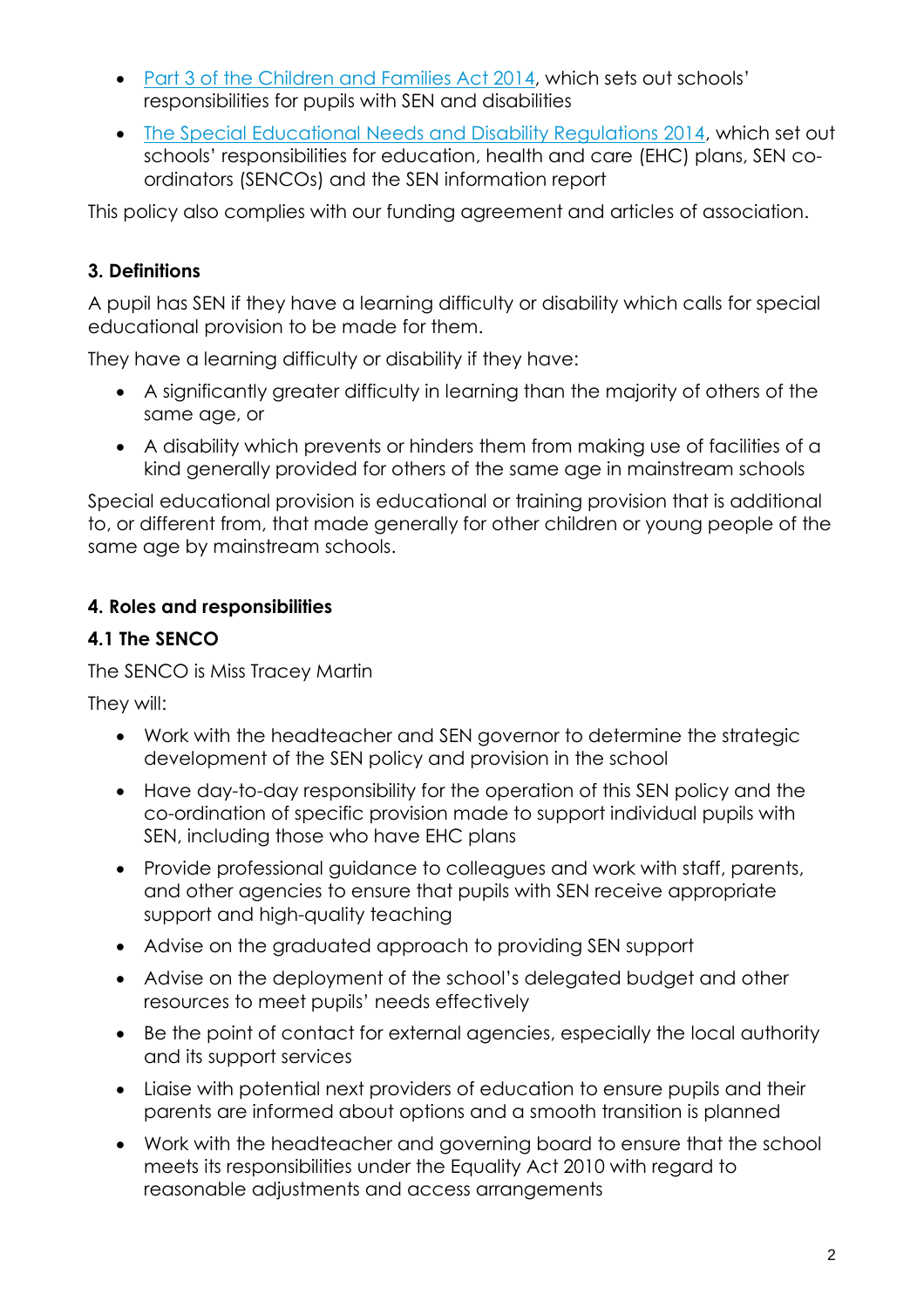Ensure the school keeps the records of all pupils with SEN up to date

# **4.2 The SEN governor**

The SEN governor will:

- Help to raise awareness of SEN issues at governing board meetings
- Monitor the quality and effectiveness of SEN and disability provision within the school and update the governing board on this
- Work with the headteacher and SENCO to determine the strategic development of the SEN policy and provision in the school

### **4.3 The headteacher Mrs Knupffler**

The headteacher will:

- Work with the SENCO and SEN governor to determine the strategic development of the SEN policy and provision in the school
- Have overall responsibility for the provision and progress of learners with SEN and/or a disability

## **4.4 Class teachers**

Each class teacher is responsible for:

- The progress and development of every pupil in their class
- Working closely with any teaching assistants or specialist staff to plan and assess the impact of support and interventions and how they can be linked to classroom teaching
- Working with the SENCO to review each pupil's progress and development and decide on any changes to provision
- Ensuring they follow this SEN policy

# **5. SEN information report**

## **5.1 The kinds of SEN that are provided for**

Our school currently provides additional and/or different provision for a range of needs, including:

- Communication and interaction, for example, autistic spectrum disorder, Asperger's Syndrome, speech and language difficulties
- Cognition and learning, for example, dyslexia, dyspraxia,
- Social, emotional and mental health difficulties, for example, attention deficit hyperactivity disorder (ADHD),
- Sensory and/or physical needs, for example, visual impairments, hearing impairments, processing difficulties, epilepsy
- Moderate/severe/profound and multiple learning difficulties

## **5.2 Identifying pupils with SEN and assessing their needs**

To add more information.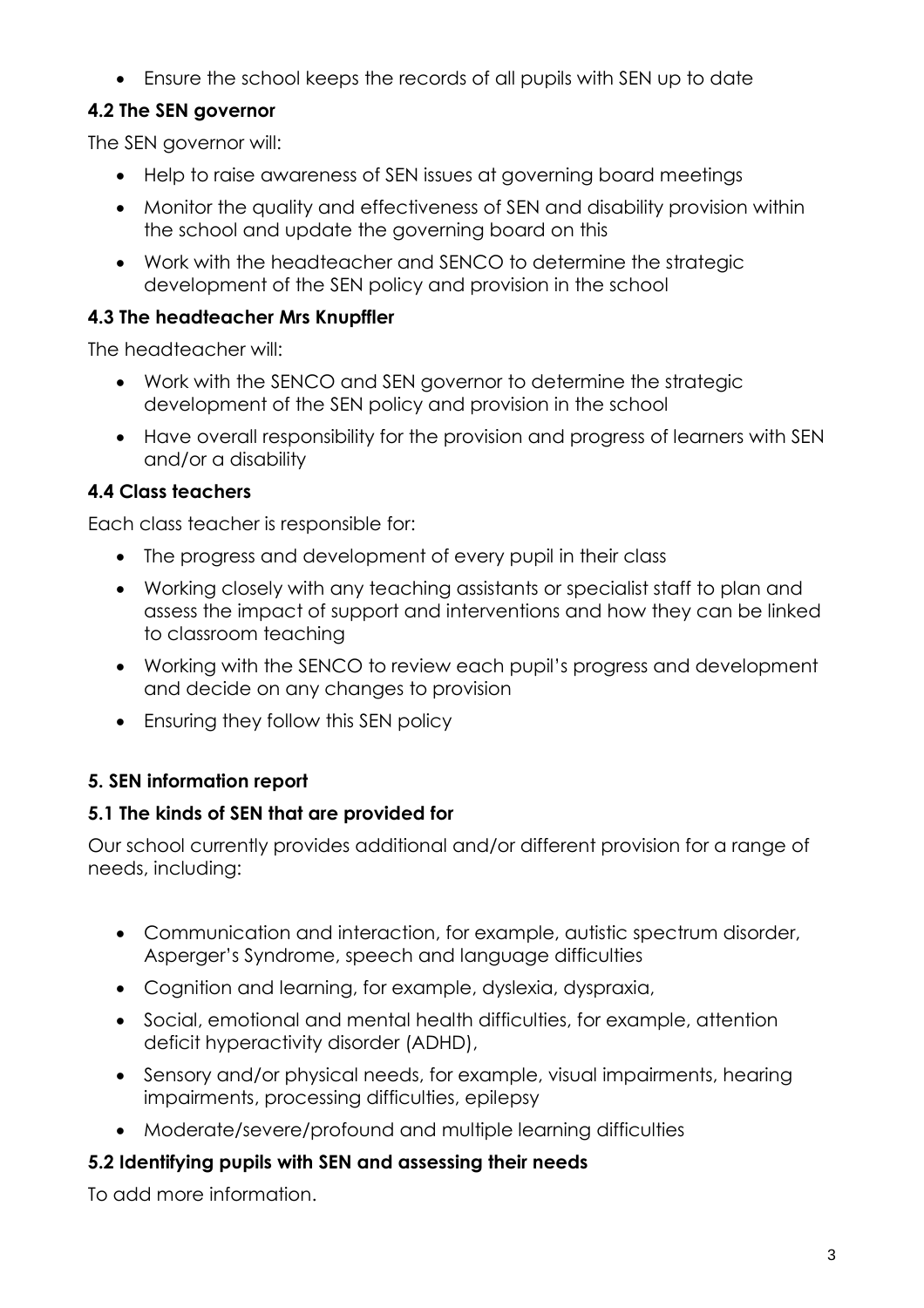We will assess each pupil's current skills and levels of attainment on entry, which will build on previous settings and Key Stages, where appropriate. Class teachers will make regular assessments of progress for all pupils and identify those whose progress:

- Is significantly slower than that of their peers starting from the same baseline
- Fails to match or better the child's previous rate of progress
- Fails to close the attainment gap between the child and their peers
- Widens the attainment gap

This may include progress in areas other than attainment, for example, social needs.

Slow progress and low attainment will not automatically mean a pupil is recorded as having SEN.

When deciding whether special educational provision is required, we will start with the desired outcomes, including the expected progress and attainment, and the views and the wishes of the pupil and their parents. We will use this to determine the support that is needed and whether we can provide it by adapting our core offer, or whether something different or additional is needed.

#### **5.3 Consulting and involving pupils and parents**

We will have an early discussion with the pupil and their parents when identifying whether they need special educational provision. These conversations will make sure that:

- Everyone develops a good understanding of the pupil's areas of strength and difficulty
- We take into account the parents' concerns
- Everyone understands the agreed outcomes sought for the child
- Everyone is clear on what the next steps are

Notes and/or minutes of these early discussions will be added to the pupil's record and given to their parents.

We will formally notify parents when it is decided that a pupil will receive SEN support.

#### **5.4 Assessing and reviewing pupils' progress towards outcomes**

We will follow the graduated approach and the four-part cycle of **assess, plan, do, review**.

We will monitor and track progress of each pupil using formative teacher-based assessment and termly tracking on our information database.

The class or subject teacher will work with the SENCO to carry out a clear analysis of the pupil's needs. This will draw on:

- The teacher's assessment and experience of the pupil
- Their previous progress and attainment and behaviour
- Other teachers' assessments, where relevant
- The individual's development in comparison to their peers and national data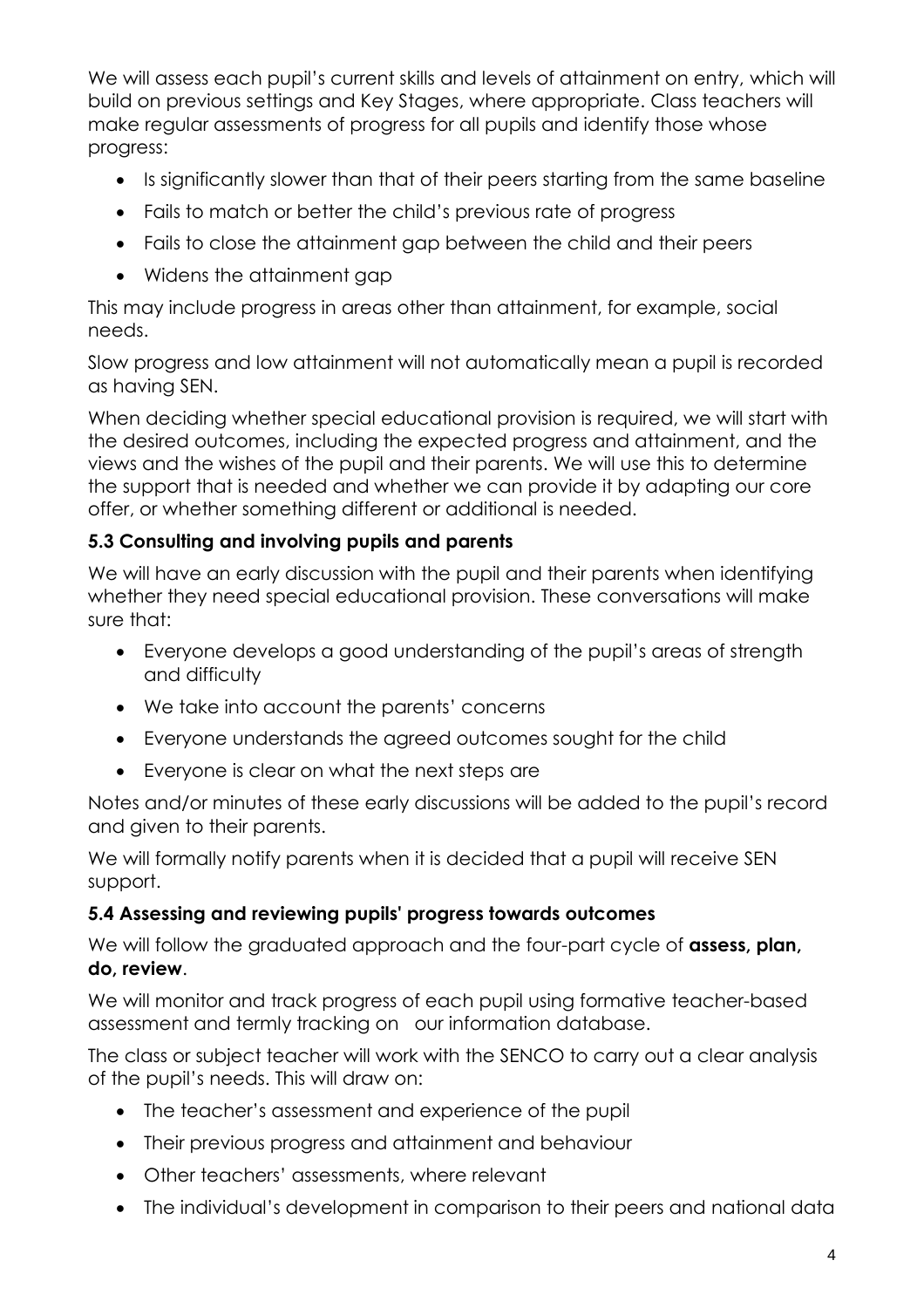- The views and experience of parents
- The pupil's own views
- Advice from external support services, if relevant

The assessment will be reviewed regularly.

All teachers and support staff who work with the pupil will be made aware of their needs, the outcomes sought, the support provided, and any teaching strategies or approaches that are required. We will regularly review the effectiveness of the support and interventions and their impact on the pupil's progress.

### **5.5 Supporting pupils moving between phases and preparing for adulthood**

We will share information with the school, college, or other setting the pupil is moving to. We will agree with parents and pupils which information will be shared as part of this.

All pupils will have an induction day with their new teacher when transitioning from nursery to reception/MS, GS

- Visits from other schoolteachers will be supported and accommodated
- Pupils will be released to visit their new schools
- We will liaise with and release pupil records of progress where appropriate and agreed with parents and head teacher
- Teaching the RSE National Curriculum Program across all primary year groups

5.6 Our approach to teaching pupils with SEN

- Teachers are responsible and accountable for the progress and development of all the pupils in their class.
- High quality teaching is our first step in responding to pupils who have SEN. This will be differentiated for individual pupils.
- We will also provide the following interventions:
- interventions provided include speech and language groups, reading and maths intervention support.

## **5.7 Adaptations to the curriculum and learning environment**

#### *See Accessibility Plan*

We make the following adaptations to ensure all pupils' needs are met:

- Differentiating our curriculum to ensure all pupils are able to access it, for example, by grouping, 1:1 work, teaching style, content of the lesson, etc.
- Adapting our resources and staffing
- Using recommended aids, such as laptops, coloured overlays, visual timetables, larger font, etc.
- Differentiating our teaching, for example, giving longer processing times, pre-teaching of key vocabulary, reading instructions aloud, etc.

## **5.8 Additional support for learning**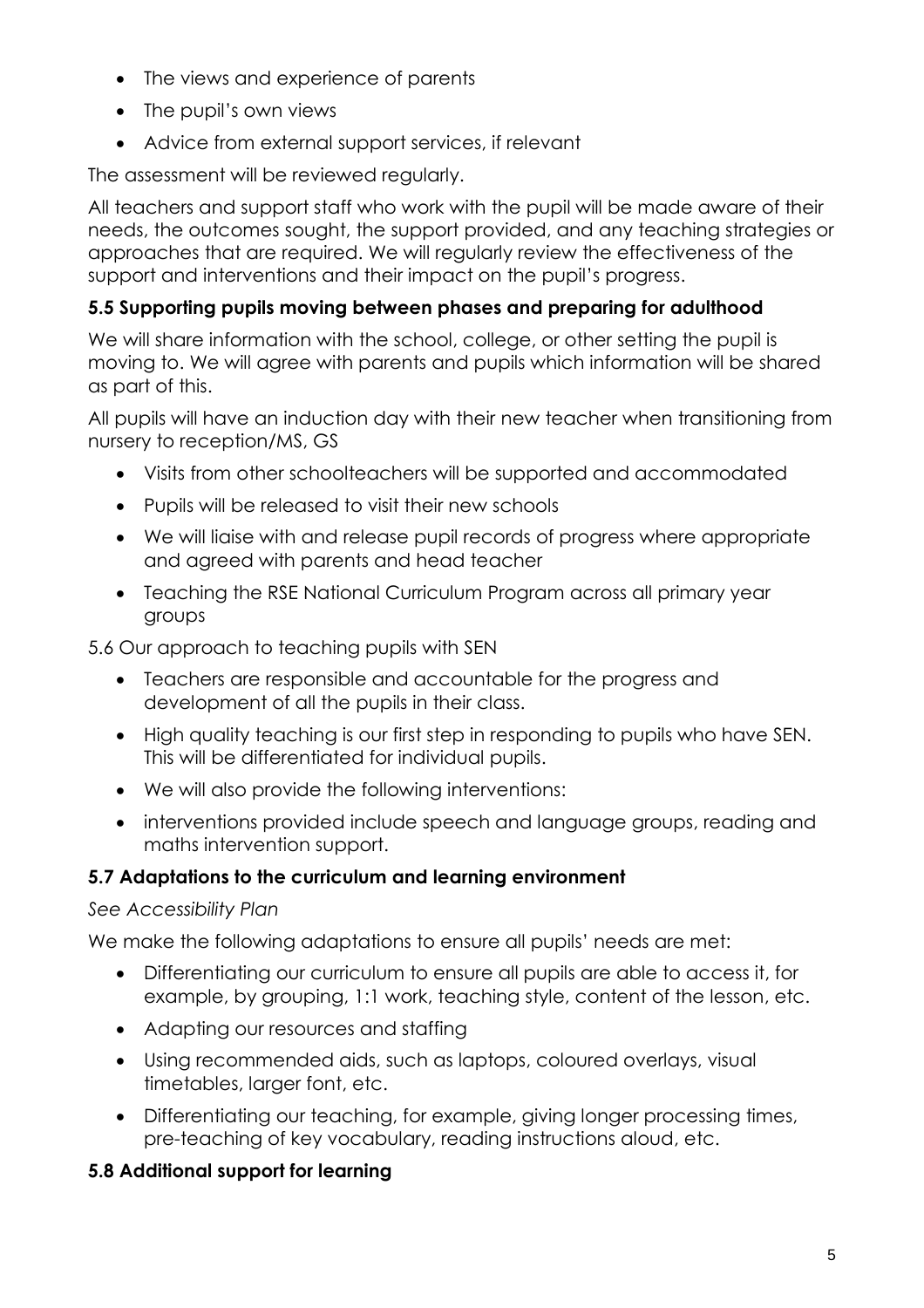We have 2 teaching assistants who are trained to deliver interventions such as speech and language groups, English, reading and writing and maths support

Teaching assistants will support pupils on a 1:1 basis when …

Teaching assistants will support pupils in small groups when …

We work with the following agencies to provide support for pupils with SEN:

Kensington Local Authority specialists and private specialists including educational psychologists, speech and language therapists, occupational therapists, pediatricians and clinical psychologists. When parents prefer to choose their own specialists, we are happy to accommodate this and work alongside

## **5.9 Expertise and training of staff**

Our SENCO has 8 years' experience in this role and has worked as a maths specialist, speech and language teacher and specific learning difficulty teacher for pupils with dyslexia.

They are allocated  $30 - 60$  minutes a week to manage SEN provision.

We have a team of 2 teaching assistants in the primary school and 2 in the nursery, aiming to have a least one nursery assistants who are trained to deliver SEN provision.

In the last academic year, staff have been trained in.

We use specialist staff for dyslexia support. Our SENco Tracey Martin is trained for dyslexia support.

## **5.10 Securing equipment and facilities**

The process for securing equipment and facilities to support pupils with SEN, includes identifying needs and ordering relevant equipment as advised by specialists or recommended by the SENCo.

## **5.11 Evaluating the effectiveness of SEN provision**

We evaluate the effectiveness of provision for pupils with SEN by:

- Reviewing pupils' individual progress towards their goals termly (database)
- Reviewing the impact of interventions after 6 weeks
- Reviewing IEP's twice per year with parents and teachers
- Monitoring by the SENCO
- Using IEP's to measure progress
- Holding annual reviews for pupils with statements of SEN or EHC plans

5.12 Enabling pupils with SEN to engage in activities available to those in the school who do not have SEN

All of our extra-curricular activities and school visits are available to all our pupils, including our before-and after-school clubs.

All pupils are encouraged to go on our residential trips

All pupils are encouraged to take part in sports day/school plays/special workshops, etc.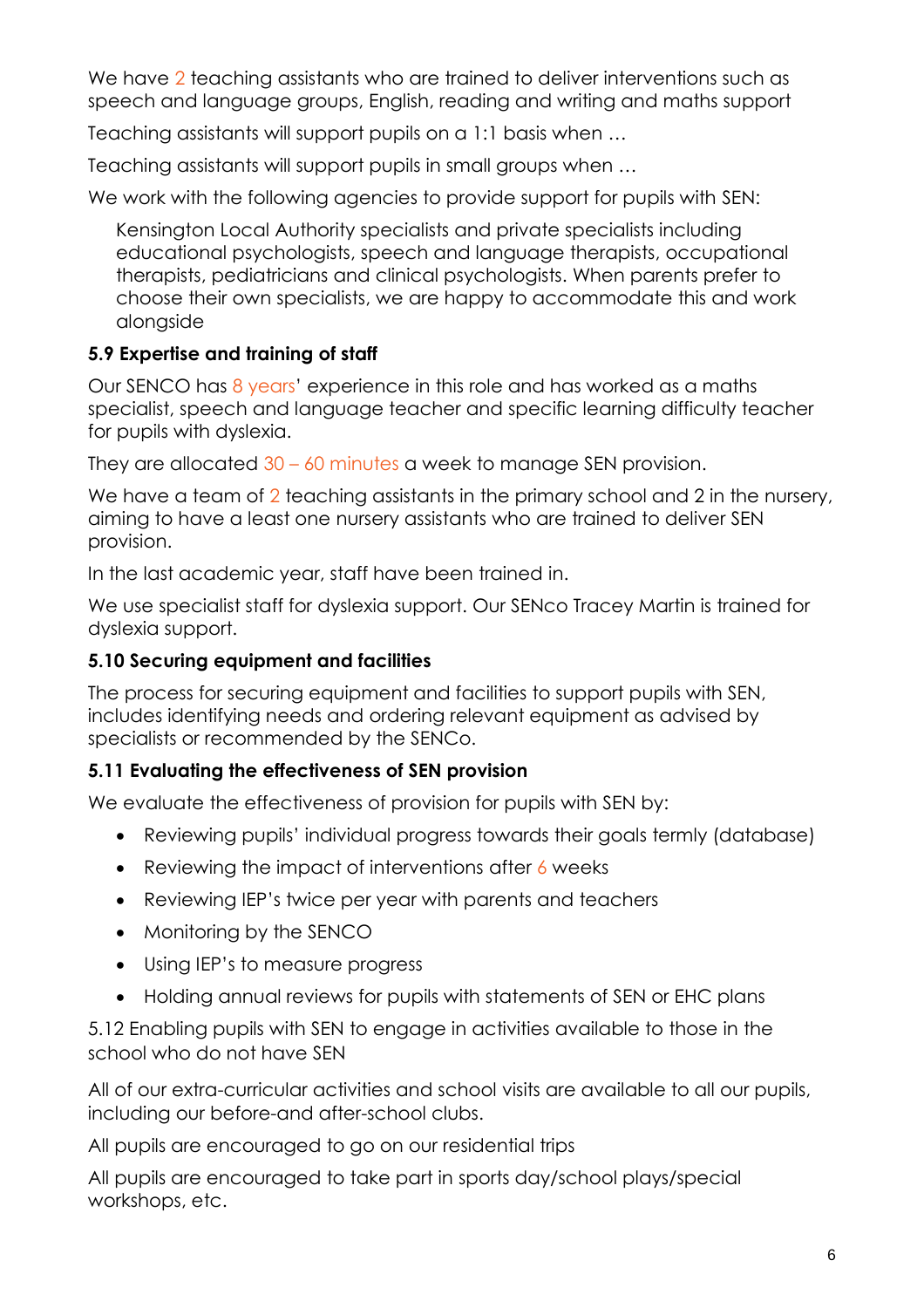No pupil is ever excluded from taking part in these activities because of their SEN or disability.

How do we : (see accessibility plan)

- *How to find your school's accessibility plan – On our website*
- *Arrangements for the admission of disabled pupils*
- *The steps you have taken to prevent disabled pupils from being treated less favourably than other pupils*
- *The facilities you provide to help disabled pupils access your school*

#### 5.13 Support for improving emotional and social development

We provide support for pupils to improve their emotional and social development in the following ways:

- Pupils with SEN are encouraged to contribute their ideas through debate, posters and drama during assembly and class
- Pupils with SEN are also encouraged to be part of after school clubs to promote teamwork/building friendships etc.
- Pupils contribute to reward systems including house points

We have a zero-tolerance approach to bullying.

#### 5.14 Working with other agencies

We work closely alongside local authority agencies and support services. We stay abreast of changes through local training. We provide staff with up to date training to meet national and local standards via inhouse, online and external training.

## 5.15 Complaints about SEN provision

Complaints about SEN provision in our school should be made to the headteacher in the first instance. They will then be referred to the school's complaints policy.

The parents of pupils with disabilities have the right to make disability discrimination claims to the first tier SEND tribunal if they believe that our school has discriminated against their children. They can make a claim about alleged discrimination regarding:

- Exclusions
- Provision of education and associated services
- Making reasonable adjustments, including the provision of auxiliary aids and services

5.16 Contact details of support services for parents of pupils with SEN

*Explain your school's approach here. Insert the details of the services available to parents in your area.*

## 5.17 Contact details for raising concerns

*Insert named contacts within the school for when pupils or parents have concerns.*